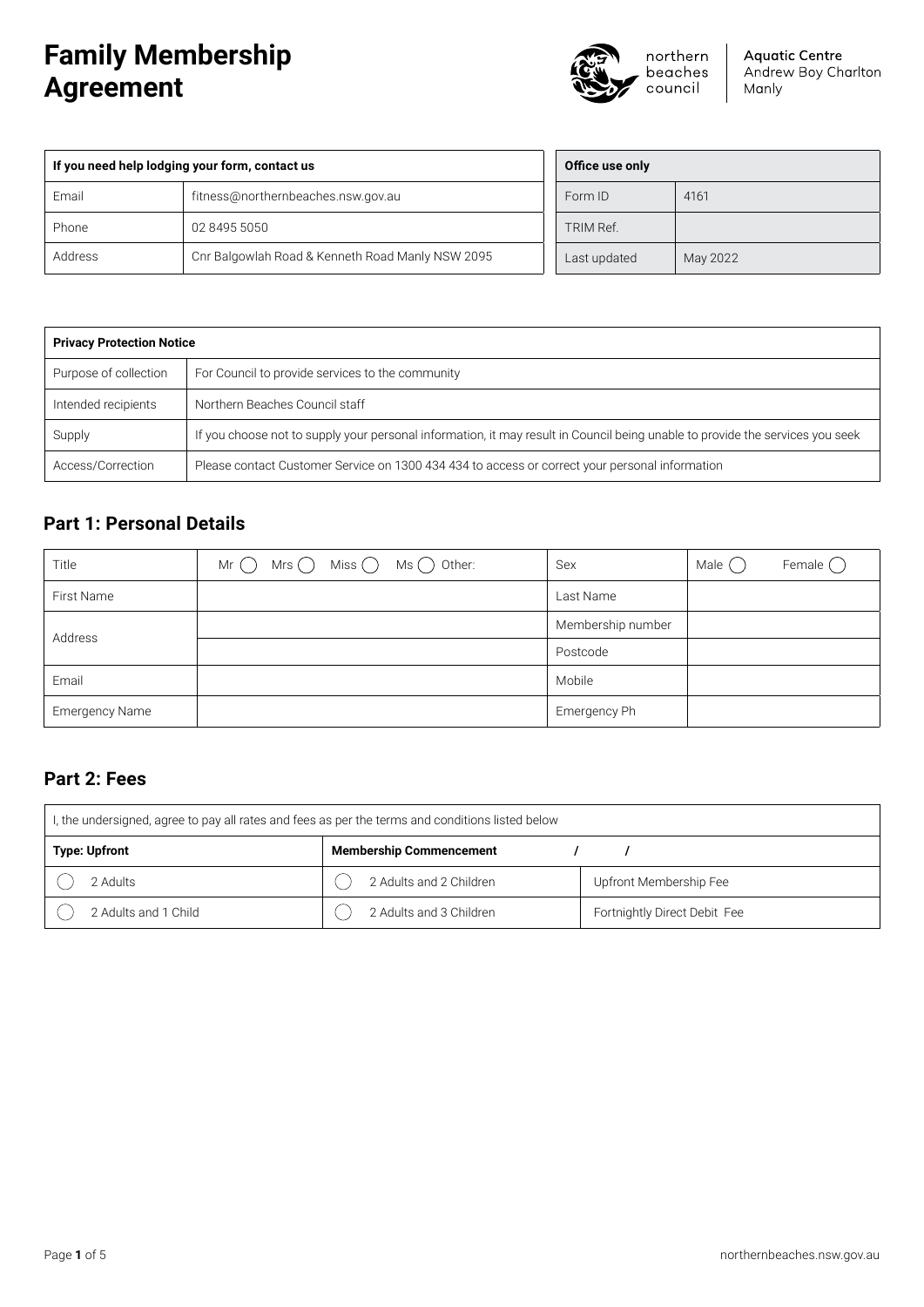# **Part 3: Family Member 1**

| Title                 | $Mrs$ Miss $\bigcap$ Ms $\bigcap$ Other:<br>Mr() | Sex          | Female $\bigcap$<br>Male () |
|-----------------------|--------------------------------------------------|--------------|-----------------------------|
| First Name            |                                                  | Last Name    |                             |
| Email                 |                                                  |              |                             |
| Membership number     |                                                  | Mobile       |                             |
| <b>Emergency Name</b> |                                                  | Emergency Ph |                             |

# **Part 3: Family Member 2**

| Title             | $Mrs$ Miss $\bigcap$ Ms $\bigcap$ Other:<br>Mr() | Sex          | Female $\bigcap$<br>Male $(\ )$ |
|-------------------|--------------------------------------------------|--------------|---------------------------------|
| First Name        |                                                  | Last Name    |                                 |
| Email             |                                                  |              |                                 |
| Membership number |                                                  | Mobile       |                                 |
| Emergency Name    |                                                  | Emergency Ph |                                 |

# **Part 3: Family Member 3**

| Title             | $Mrs$ $\bigcirc$ $Miss$ $\bigcirc$ $Ms$ $\bigcirc$ 0ther:<br>Mr() | Sex          | Male ( | Female $\bigcap$ |
|-------------------|-------------------------------------------------------------------|--------------|--------|------------------|
| First Name        |                                                                   | Last Name    |        |                  |
| Email             |                                                                   |              |        |                  |
| Membership number |                                                                   | Mobile       |        |                  |
| Emergency Name    |                                                                   | Emergency Ph |        |                  |

# **Part 3: Family Member 4**

| Title                 | $Mrs$ $\bigcirc$ $Miss$ $\bigcirc$ $Ms$ $\bigcirc$ 0ther:<br>Mr() | Sex          | Female $\bigcap$<br>Male () |
|-----------------------|-------------------------------------------------------------------|--------------|-----------------------------|
| First Name            |                                                                   | Last Name    |                             |
| Email                 |                                                                   |              |                             |
| Membership number     |                                                                   | Mobile       |                             |
| <b>Emergency Name</b> |                                                                   | Emergency Ph |                             |

# **Part 3: Family Member 5**

| Title                 | $Mrs$ Miss $\bigcirc$ Ms $\bigcirc$ Other:<br>Mr( ) | Sex          | Male () | Female $\bigcap$ |
|-----------------------|-----------------------------------------------------|--------------|---------|------------------|
| First Name            |                                                     | Last Name    |         |                  |
| Email                 |                                                     |              |         |                  |
| Membership number     |                                                     | Mobile       |         |                  |
| <b>Emergency Name</b> |                                                     | Emergency Ph |         |                  |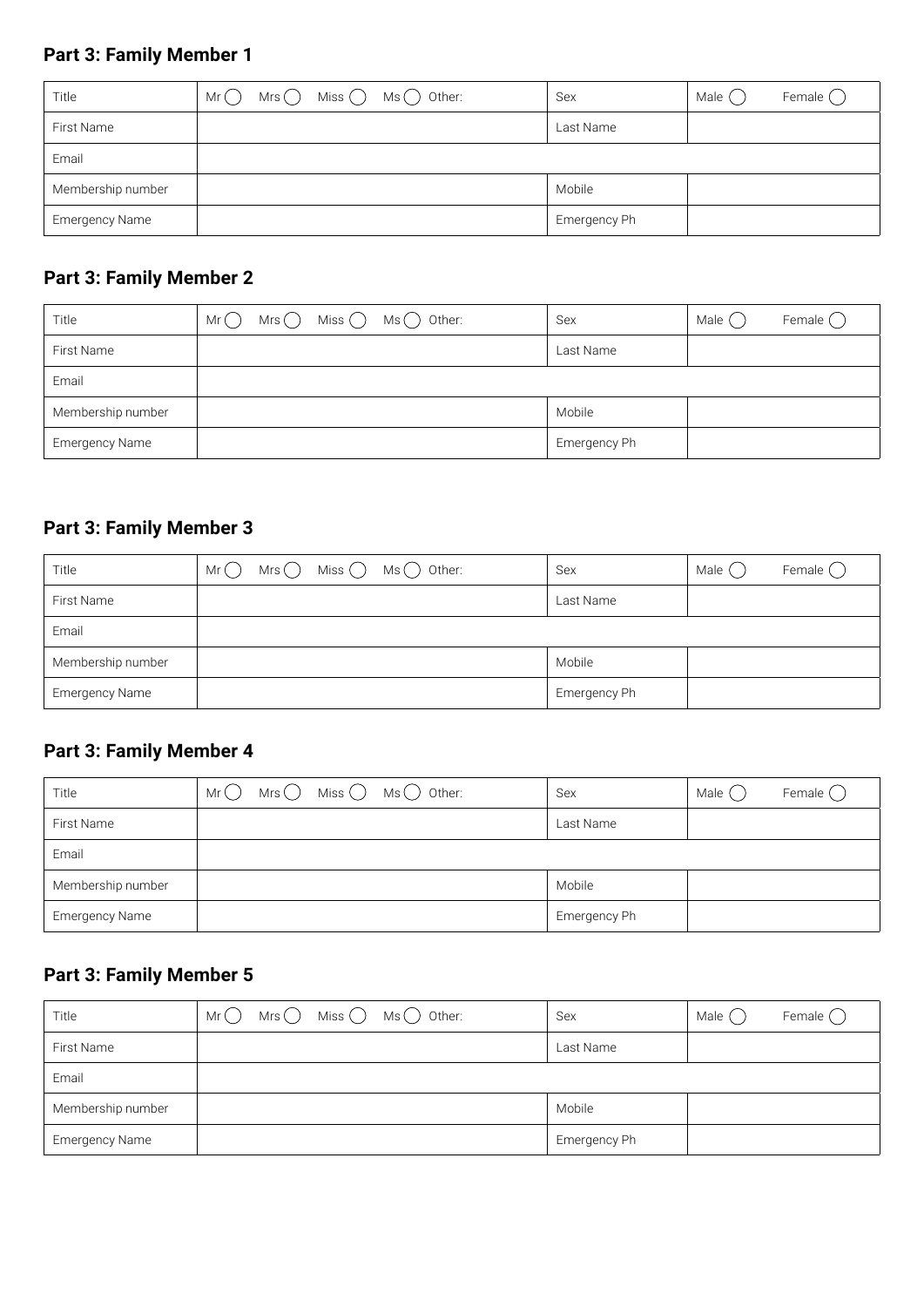# **Part 4: Agreement**

|                        | Please initial clauses below:                                                                                                                                                                                                                                                                                                                                                                                                                                                                                                                                                                                                                        |
|------------------------|------------------------------------------------------------------------------------------------------------------------------------------------------------------------------------------------------------------------------------------------------------------------------------------------------------------------------------------------------------------------------------------------------------------------------------------------------------------------------------------------------------------------------------------------------------------------------------------------------------------------------------------------------|
| $\bullet$<br>$\bullet$ | If you fail to make complete payment at any given time, you will be notified and given 14 days to remedy the outstanding payments. If you have<br>not remedied the situation within 14 days we will inform you in writing of the action we will take and you may be suspended from using the Manly<br>Andrew Boy Charlton Aquatic Centre until outstanding monies are paid in full.<br>Notification to suspend your membership must be in writing and prior to 14 days of the requested suspension date to successfully suspend your<br>membership. If notification to suspend is not received 14 days prior, the account will be charged as agreed. |
| $\bullet$              | I understand that the minimum suspension period is 1 week.                                                                                                                                                                                                                                                                                                                                                                                                                                                                                                                                                                                           |
| $\bullet$              | Membership suspension must be applied for in advance and will not be backdated under any circumstance. Please INITIAL this box.                                                                                                                                                                                                                                                                                                                                                                                                                                                                                                                      |
| $\bullet$              | Notification to cancel my membership must be in writing and prior to 14 days of the termination of the contract to successfully cancel my<br>membership. If notification to cancel is not received in writing 14 days prior, the account will be charged as agreed. Please INITIAL this box.                                                                                                                                                                                                                                                                                                                                                         |
|                        | <b>Direct Debit Agreement</b><br>I understand that the account will continue to be charged unless I give the Manly Andrew Boy Charlton Aquatic Centre written notification to cancel<br>my membership. Please INITIAL this box.                                                                                                                                                                                                                                                                                                                                                                                                                      |
|                        | <b>Legally Binding Agreement</b>                                                                                                                                                                                                                                                                                                                                                                                                                                                                                                                                                                                                                     |
| 1.                     | This agreement is legally binding whether my use of the facility and its services is determined and paid on a yearly, monthly, fortnightly or<br>individual basis.                                                                                                                                                                                                                                                                                                                                                                                                                                                                                   |
| 2.                     | I declare that I am physically and medically fit and capable to engage in exercise and fitness programs at the Centre. I have and will inform the                                                                                                                                                                                                                                                                                                                                                                                                                                                                                                    |
|                        | Fitness Instructors at the Manly Andrew Boy Charlton Aquatic Centre of any condition or risk that may have an effect on my ability to participate in<br>any exercise of fitness program prior to commencement.                                                                                                                                                                                                                                                                                                                                                                                                                                       |
|                        |                                                                                                                                                                                                                                                                                                                                                                                                                                                                                                                                                                                                                                                      |

3. I am 18 years of age or older at the time of signing. If not my parent / adult guardian will sign also.

| I agree to the membership agreement terms and conditions. (Please read the terms of the agreement carefully and ask about anything<br>you do not understand) |  |           |  |  |
|--------------------------------------------------------------------------------------------------------------------------------------------------------------|--|-----------|--|--|
| Member Name                                                                                                                                                  |  | Signature |  |  |
| Parent/Guardian Name                                                                                                                                         |  | Signature |  |  |
| <b>Staff Name</b>                                                                                                                                            |  | Signature |  |  |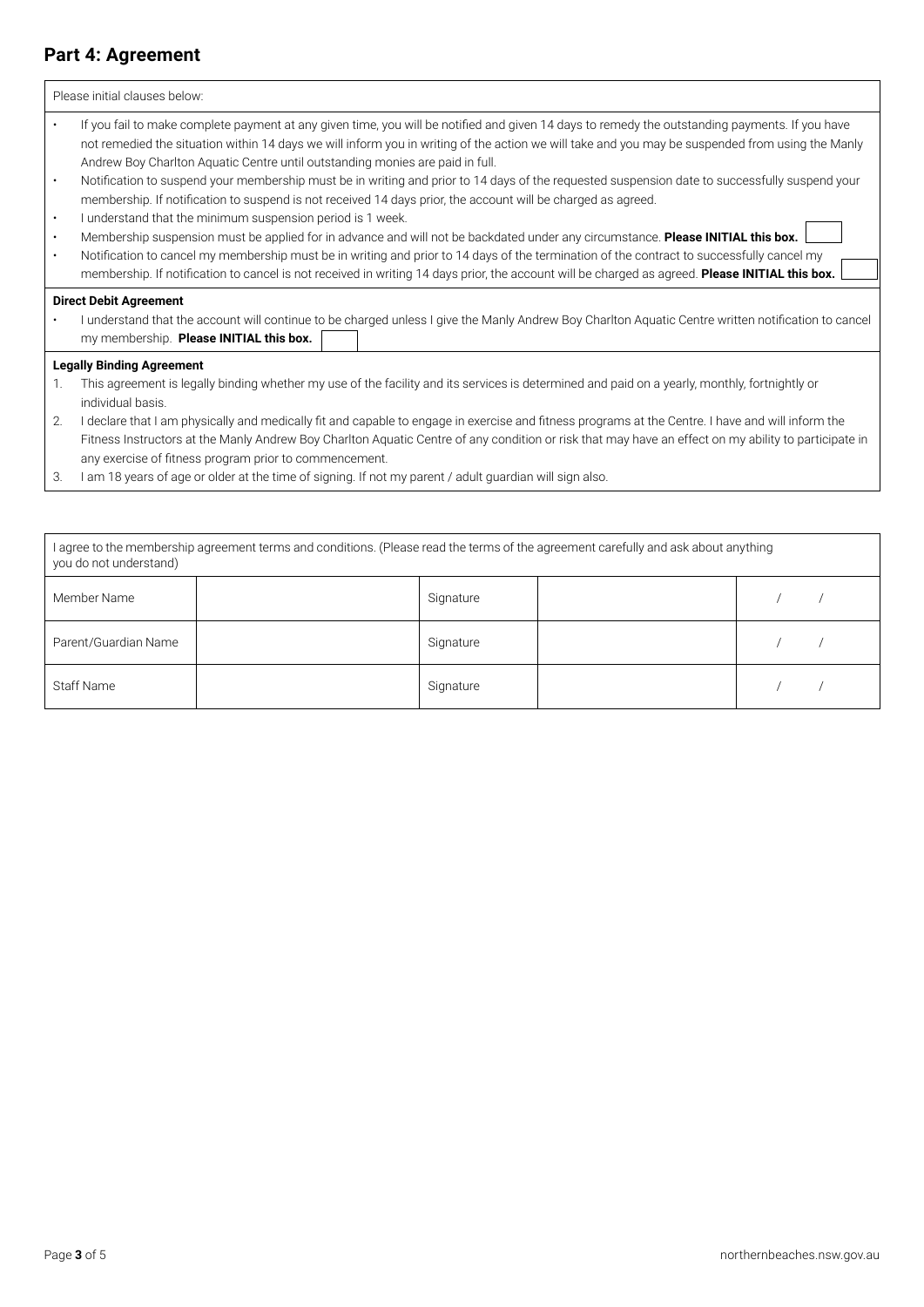## **Part 4: Agreement (Continued)**

#### **1. RECEPTION AND ACCESS**

- (a) All members must swipe or present their card at either reception every time they attend the centre.
- (b) Members are required to present their membership card to centre staff upon request.
- (c) Members are required to have a photograph taken for security reasons.
- (d) Members are to advise any change of address and phone number.
- (e) The facilities are available to the general public and not exclusively for members.

### **2. GENERAL CONDITIONS OF ENTRY**

- (a) The Centre will refuse entry, or request any person to leave the premises if the person; (i) Is abusive or uses offensive language or whose behaviour is threatening or
- (ii) is under the influence of drugs or alcohol.
- (b) No smoking permitted in the centre.
- (c) No chewing gum permitted in the centre.

 To ensure the Centre is able to provide a high level of service in a safe, healthy and pleasant environment for all, we ask our members to comply with these conditions.

### **3. FITNESS CENTRE AND GROUP FITNESS AREA CONDITIONS**

- (a) All members are required to fill in a pre-exercise questionnaire, membership commencement is subject to results of questionnaire, a medical clearance may be required from your doctor.
- (b) One sweat towel per person must be used at all times.
- (c) Weights MUST be returned to their correct place after use. Do not drop weights as this causes damage to the equipment and flooring.
- (d) Correct training attire & runners to be worn in gym no jeans, work clothes, boots, sandals, thongs, or clothing that is likely to cause offence to others.
- (e) No person under the age of 14 is allowed in the gym. Children 14-16 can use cardio equipment only and must complete a Pre-Exercise Questionnaire with a parent/guardian and attend a fitness induction.
- (f) Every member is entitled to one complementary fitness program with a personal trainer. Any follow up session thereafter is deemed a personal training session and will be charged as accordingly.
- (g) No food allowed in the gym or group exercise classes.
- (h) No entry to a group fitness class once the class commences.

### **4. WET AREAS (WHERE APPLICABLE)**

### (a) No diving is permitted.

- (b) A coloured wrist band must be worn and visible at all times when using the spa, steam room or sauna. These can be collected from staff when first entering the centre.
- (c) No creams, oil or soaps allowed in the pool/spa/steam/sauna area.
- (d) You must shower before entering the pool.
- (e) Correct swim attire only in pools.
- (f) Children under the age of 10 years are not allowed in pool area without a parent / guardian.
- (g) Parents to watch all swim lessons from designated areas only.
- (h) Dedicated areas of the pool are closed to members whilst Swim School lessons are being conducted. Times vary, are posted and are updated regularly at the entry.

#### **5. LOCKERS (WHERE PROVIDED)**

- (a) All items stored in the lockers are at your own risk and we do not accept responsibility for items lost, damaged or stolen.
- (b) Bags are not permitted in the gym / group fitness room except to be placed in lockers provided. **6. COOLING OFF PERIOD**

### (a) This agreement is subject to a 7 day cooling off period;

- (b) The cooling off period commences at the close of business on the commencement date.
- (c) The cooling off period is 7 days.
- (d) New members have the right to cancel their membership within the cooling off period if they are not completely satisfied with the service and programs.
- (e) All monies will be refunded on a pro rata basis with the exception of fees for services already delivered and an Administration Fee whichever is the lesser of up to 10% of the Membership Fee.

#### (f) All 'cooling off' cancellations must be in writing to the Centre.

#### **7. PERMANENT DISABILITY**

(a) Upon providing written advice of a permanent disability or serious illness, along with a letter from a medical practitioner detailing the disability or illness, the Centre may agree to cancel the membership for an Administration Fee whichever is the lesser of up to 10% of the Membership Fee.

(b) All monies will be refunded with the exception of charges for services already delivered.

### **8. DIRECT DEBIT MEMBERSHIP**

 Direct Debit Membership is deemed to be an 'on-going membership agreement' and the agreement will continue until either you or the Centre terminates it in the way described in the Terms and **Conditions** 

- (a) Direct Debit Memberships can be cancelled by completing a cancellation form with Centre staff with 14 days' notice for processing.
- (b) Failed direct debit payments incur a dishonour fee of \$2.50 which will be added to the outstanding fees. This fee will need to be paid before using the centre upon next visit.

### **9. REPLACEMENT CARD FEE**

(a) If a Membership Card is lost or destroyed and requires replacement a Replacement Card Fee of \$10.60 will apply.

### **10. ADDITIONAL FEES FOR SPECIAL SERVICE**

(a) Some services require an additional fee and these include but not limited to: personal training, crèche and swimming lessons.

#### **11. DAMAGE TO THE CENTRE**

(a) Any member who wilfully or through their negligence damages the Centre or its property will pay for the damage. Members are responsible for damages caused by their guests and children.

### **12. SAFETY, MAINTENANCE AND SERVICE DEMAND**

- The Centre may from time to time as reasonably necessary:
- (a) Close off any part of the premises or isolate any pieces of equipment for maintenance or safety reasons.
- (b) Change the hours of opening and closing or alter class timetables in accordance with demand; or
- (c) Vary Centre rules. Where this occurs the Centre will provide reasonable notice on the Centre's notice boards or at reception.

### **13. DAMAGE & PERSONAL INJURY DISCLAIMER**

(a) To the extent permitted by law, the Centre excludes any liability to the Customer in contract, tort, statute or in any other way for any injury, damage or loss of any kind whatsoever (including, without limitation, any liability for direct, indirect, special or consequential loss or damage) sustained by the Customer and/or any other person, or for any costs, charges or expenses incurred by the Customer, arising from or in connection with the Membership Agreement and/or the services/products provided by the Centre, and/or any act of omission of the Centre.

### **14. SEVERABILITY**

(a) In the event any part of this agreement being or becoming void or unenforceable then that part shall be severed from this Agreement with the intention that the balance of this Agreement shall remain in full force and effect, unaffected by the severance.

### **15. MEMBERSHIP SUSPENSIONS**

- (a) Minimum of 14 days' notice prior to the start of all suspensions is required.
- (b) Notification is to be in writing and can be given in the centre or emailed to fitness@northernbeaches.nsw.gov.au. No suspension request will be backdated under any circumstances. All suspensions are for a minimum of 1 week.

#### **16. MEMBERSHIP CANCELLATIONS**

(a) Minimum of 14 days' notice is required in writing. If notification of intent to cancel is not received 14 days' prior, the account will be charged as agreed.

### **17. BREACH OF TERMS & CONDITIONS**

(a) Any breach of these terms and conditions will result in a warning and any further breach will result in your membership being suspended or terminated. A proven serious breach of the general conditions of entry under 2(a) may result in immediate termination of your membership without warning.

#### **18. TRANSFER OR REFUND OF MEMBERSHIP**

(a) Memberships are not transferable or refundable.

### **19. PRIVACY NOTICE**

(a) The personal information collected in this form is for the purpose of entering into this membership agreement. The intended recipients of the information are Northern Beaches Council staff and approved contractors of Northern Beaches Council. The supply of the information is voluntary; however, the form must be completed in order for Council to assess the agreement. The information will be stored by Council. You can contact Council to access or correct this information